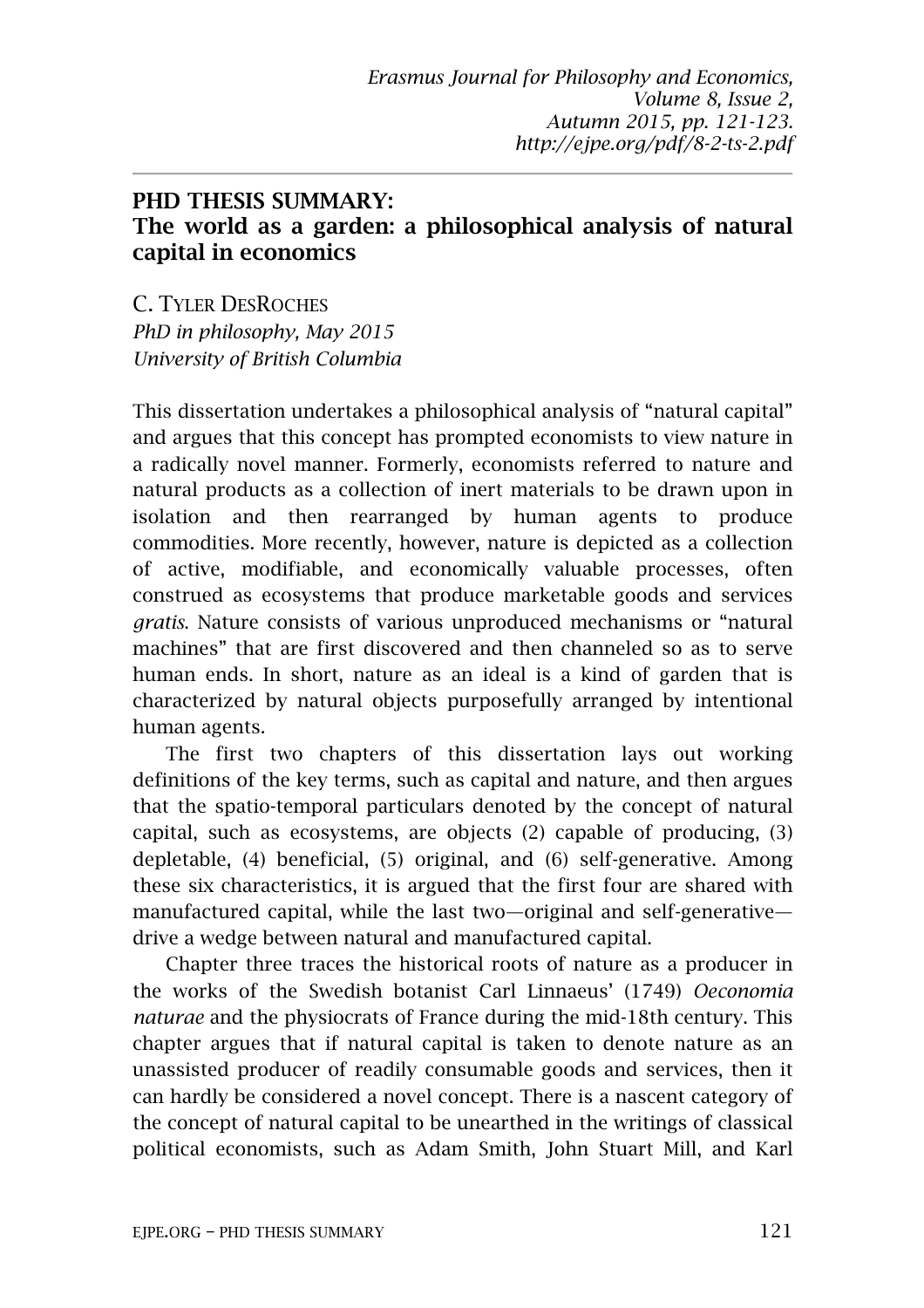Marx. When such economic theorists referred to the "spontaneous productions of the Earth" and nature's "natural products", they had a distinctive class of production in mind, one that denotes nature's independently generated products.

Chapter four, entitled, "Critical Natural Capital and Sustainable Development", tackles a version of the most vexing question concerning natural capital: to what extent can manufactured capital serve as a substitute for natural capital? Economists influenced by the life sciences have long argued that there is a subset of natural capital, *critical* natural capital, for which there are no substitutes. This special category of natural capital is meant to denote the ecological conditions essential to the continued existence of economic agents and therefore, sustainable development. However, the problem is that no one has explained what these conditions might be and why they are essential for this purpose. To resolve this issue, this chapter introduces a new theory of what are termed "basic ecological goods" (BEGs). It is shown that BEGs are distinct from ordinary goods in consumer choice theory since the former are objective ecological conditions that must be met for the continued existence of economic agents. BEGs are required for the continued existence of a given agent because they possess objective causal properties essential for this purpose. The upshot of this theory is that the ecological conditions required for human economic activity and, therefore, sustainable development, are no longer shrouded in mystery as they were under the canopy of "critical natural capital". The theory of BEGs explains what these minimal ecological conditions are and what conditions would have to be met for any good to *potentially* serve as a substitute for such goods.

Chapter five, "No One Can Preserve Nature", begins by recognizing a corollary of the garden image of nature. At first glance, this image would seem to entail domesticating every last economically valuable ecosystem to serve human ends. As a result, the status of "wild ecosystems", "wilderness", and "untrammeled Nature" are called into question. While this chapter does not consider the desirability or goodness of such a domesticated world, it argues that the preservation paradox is warranted. This paradox, well-known among environmental ethicists, contains three premises: nature is that realm of phenomena that is independent of intentional human agency; preserving and restoring nature requires intentional human agency; therefore, no one can preserve (or restore) nature. While some scholars have argued that